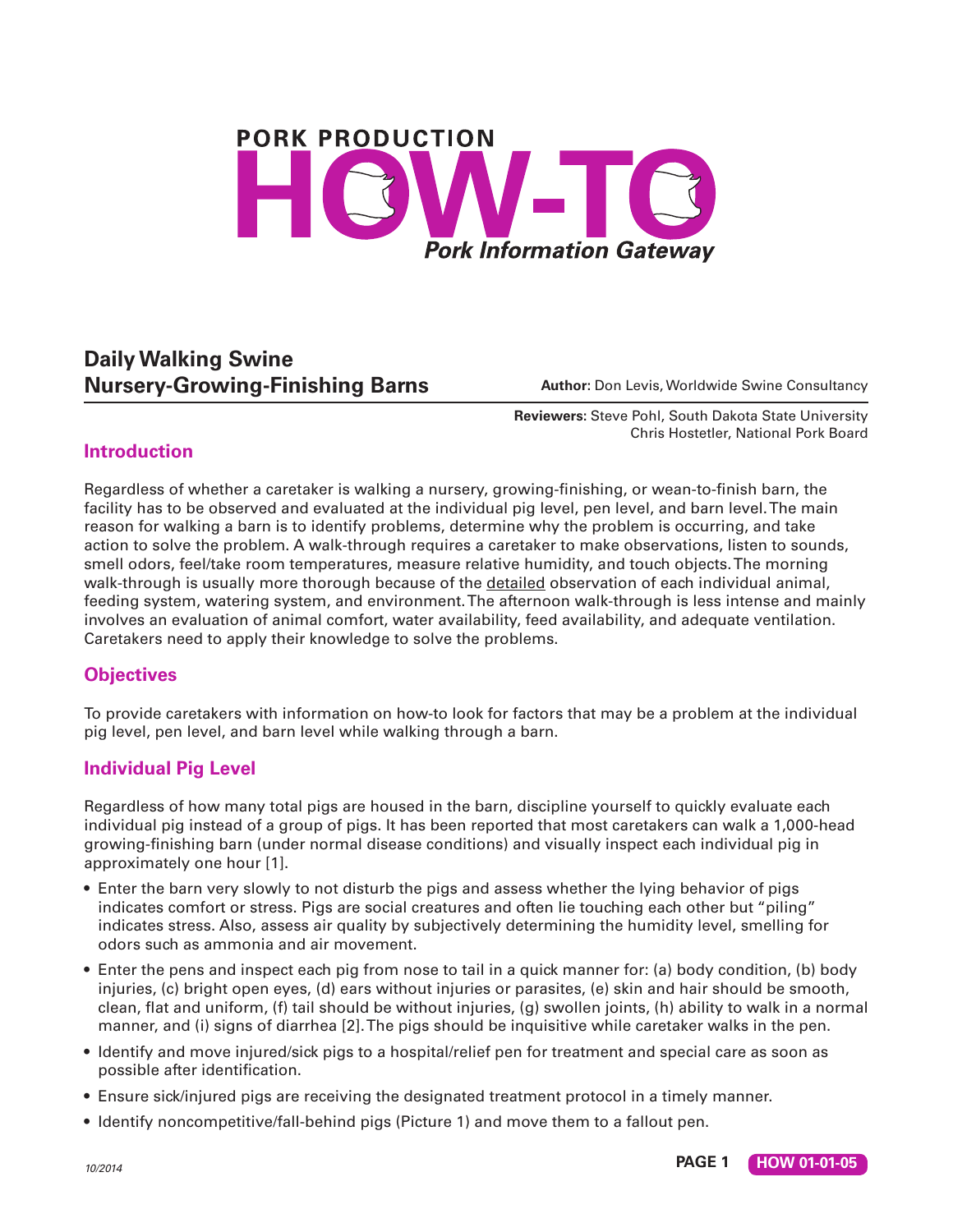### **Pen Level**

The pen is evaluated for items within the pen that can detrimentally affect feed intake, growth, health, and wellbeing of the animals.

- Look in each feeder to ensure the feeder has proper appropriate amount of feed and that the feed is clean.
- Look in the trough of each feeder to ensure feeder is adjusted correctly (Picture 2).
- Evaluate whether the height and water flow rate (nursery phase: 70 seconds/pint; grower and finisher phase: 50 seconds/pint) of nipple/bowl drinkers is adequate for the size of pigs in the pen. Water flow rate can be easily measured (Picture 3). Nipple drinkers should be located at shoulder height of pigs.
- Inspect the floor of the pen for excessive wetness, accumulation of manure, and signs of diarrhea.
- Look at the pen partitions for damage that result in holes in the partition or bent rods that can injure pigs due to sticking out into the pen.
- Evaluate whether each pig in the pen has adequate floor space (Table 1). Room temperature does influence space requirements.
- Look at the animals in each hospital pen to determine whether the pen is providing a warm, dry, draft-free environment for sick and injured pigs.
- During summer months, inspect the animal cooling system.



**Picture 1. Pig falling behind in growth rate. Photo courtesy of Dr. Kelly Greiner**



**Picture 2. Properly adjusted feeder. Photo courtesy of Kansas State University**

#### **Barn Level**

The identified problem may be corrected at the time of the walk-through or later in the day.

- Record the indoor air temperature from hanging thermometers at various locations within the building.
- Determine whether the barn temperature provides comfort for the number of pigs in the barn, age of pigs, and season by observing their breathing and lying behavior. (Pictures 4 and 5)
- Identify "hot spots" in the barn by continuous awareness of temperature changes felt.
- Look for signs of high relative humidity (wetness on ceiling, walls, or equipment).
- Evaluate whether the barn has abnormal smells/odors (high ammonia) and dust level.
- In a naturally ventilated barn look at all air inlets, air outlets, curtains, and sidewall doors to determine whether they are set in the correct position for proper air movement. There may be a need to determine whether the automated controllers are properly working.
- Look at all minimum wall ventilation fans to ensure they are properly working.
- Ensure all ventilation fans assigned to operate at the current barn temperature are working.
- Look at the shutters of non-running fans to ensure they are correctly closed.



**Picture 3. Measuring water flow-rate. Photo courtesy of Dr. William Hollis**

| lable 1. Opace allucation<br>for fully slatted barn [3] |                              |
|---------------------------------------------------------|------------------------------|
| Body<br>weight (lb)                                     | Floor space<br>(sq. ft./pig) |
| 50                                                      | 2.9                          |
| 100                                                     | 4.6                          |
| 150                                                     | 6.1                          |
| 200                                                     | 7.3                          |
| 250                                                     | 8.5                          |
| 300                                                     | 9.6                          |
|                                                         |                              |

 **Table 1. Space allocation** 

**PAGE 2 HOW 01-01-05**